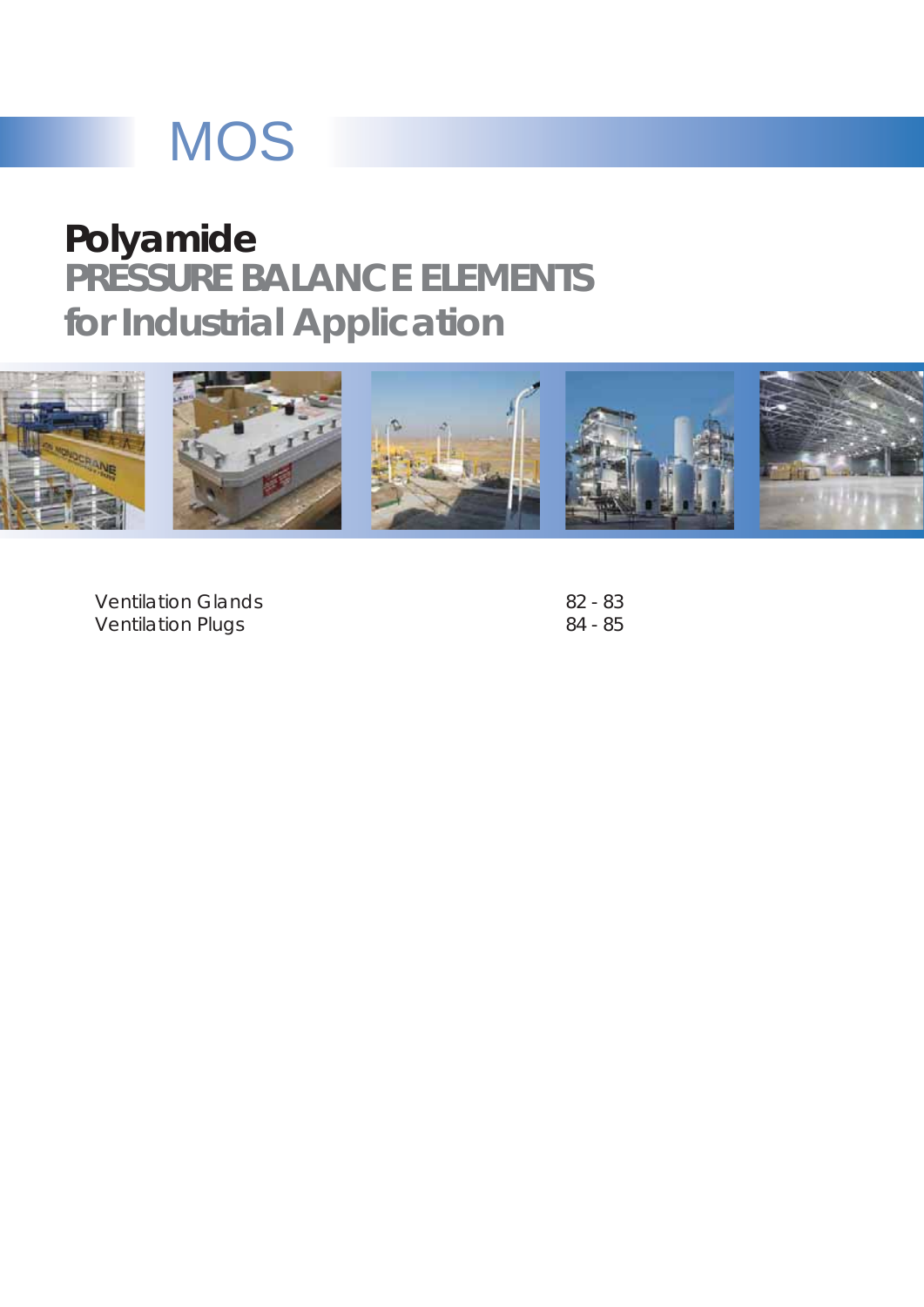## **PRESSURE BALANCE ELEMENTS for Industrial Application Metal**



| <b>Ventilation Glands</b>  | 86 - 87 |
|----------------------------|---------|
| <b>Ventilation Plugs</b>   | 88 - 89 |
| <b>Further Accessories</b> | Q1      |
| Applications               | Q2      |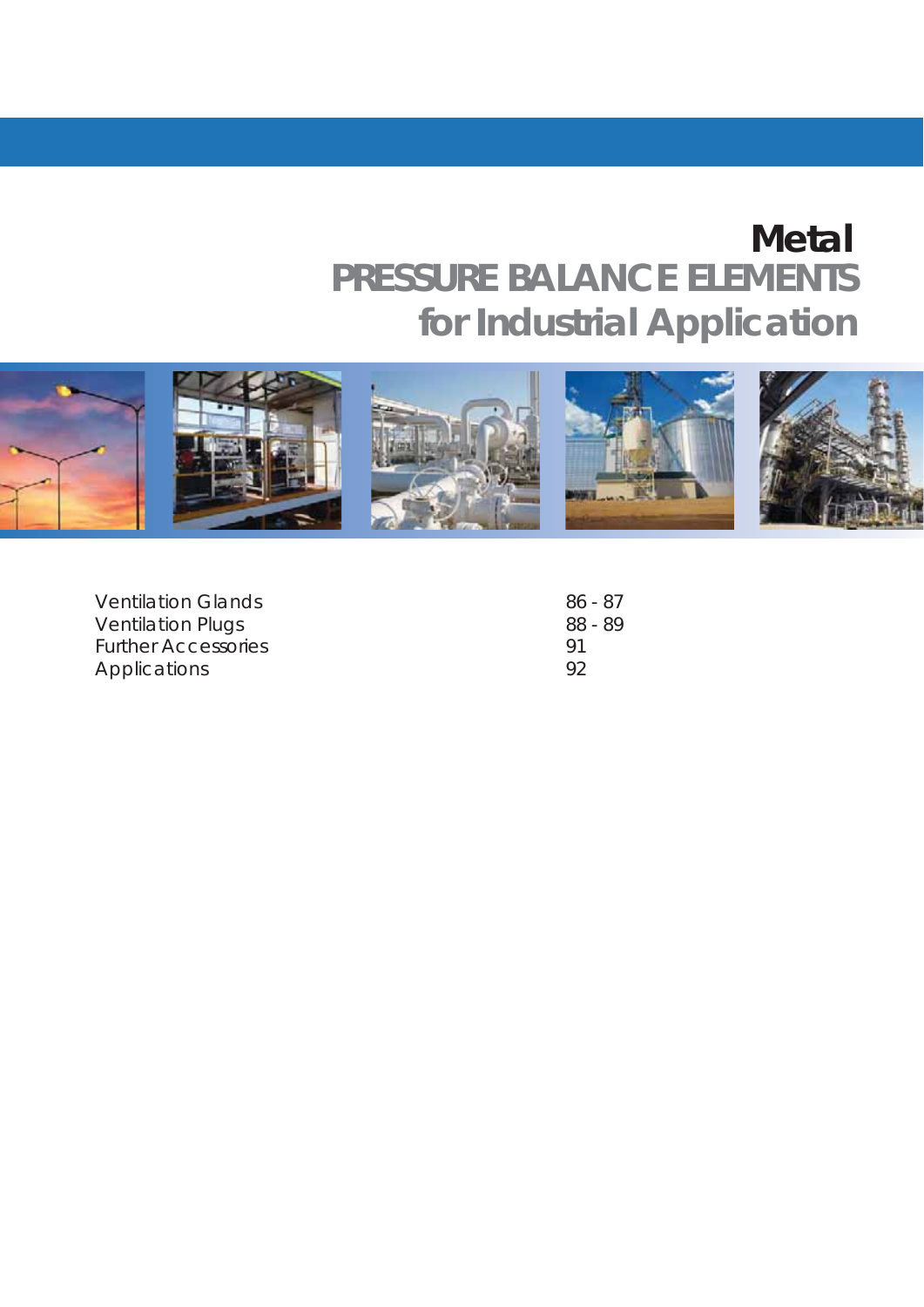## **Ventilation Glands Polyamide**

#### **Cable glands with integrated ventilation**

- Balances pressure differences between inner housing and the outside environment.
- 
- 
- Prevents damages according to pressure differences.<br>• Prevents the formation of water condensation in tightly-sealed standard housings.<br>• Advantages of cable gland and pressure balance element combined in one product.<br>•
- 
- 
- Easy assembly: install cable gland insert cable tighten cap.<br>• High quality strain relief and sealing, reliable performance for standard industrial applications.<br>• Up-to-date international approvals.

#### **Technical Details**

|                         | Techingal Details            |                                                                                                              |                       |  |  |  |  |  |  |  |
|-------------------------|------------------------------|--------------------------------------------------------------------------------------------------------------|-----------------------|--|--|--|--|--|--|--|
| Material                | Body                         | PA 6 (Polyamide 6)                                                                                           |                       |  |  |  |  |  |  |  |
|                         | Cap                          | PA 6 (Polyamide 6)                                                                                           |                       |  |  |  |  |  |  |  |
|                         | Seal                         | CR (Chloroprene Rubber)                                                                                      |                       |  |  |  |  |  |  |  |
|                         | Vent Membran                 | PTFF                                                                                                         |                       |  |  |  |  |  |  |  |
|                         | Gasket                       | <b>NBR</b>                                                                                                   |                       |  |  |  |  |  |  |  |
| <b>Protection Class</b> |                              | IP 66                                                                                                        |                       |  |  |  |  |  |  |  |
|                         |                              | IP 67                                                                                                        |                       |  |  |  |  |  |  |  |
| Flammability            |                              | V2 according to UL94                                                                                         |                       |  |  |  |  |  |  |  |
|                         | <b>Operating Temperature</b> | Permanent                                                                                                    | Intermittent          |  |  |  |  |  |  |  |
|                         |                              | $-20$ °C to $+100$ °C.                                                                                       | $-30$ °C to $+150$ °C |  |  |  |  |  |  |  |
| Cable Type              |                              | Non armoured                                                                                                 |                       |  |  |  |  |  |  |  |
| <b>Thread Type</b>      |                              | • Metric FN 60423                                                                                            |                       |  |  |  |  |  |  |  |
|                         |                              | • PG DIN 40430                                                                                               |                       |  |  |  |  |  |  |  |
| <b>Accessories</b>      |                              | • Other thread types also available upon request.<br>$\cdot$ Lock nuts                                       |                       |  |  |  |  |  |  |  |
|                         |                              | • Dome plugs                                                                                                 |                       |  |  |  |  |  |  |  |
|                         |                              | $\cdot$ Gaskets                                                                                              |                       |  |  |  |  |  |  |  |
| Remarks                 |                              | • Manufactured according to DIN EN 62444/50262.                                                              |                       |  |  |  |  |  |  |  |
|                         |                              | • We recommend the use of lock nuts and gaskets                                                              |                       |  |  |  |  |  |  |  |
|                         |                              | to ensure IP rating for rough surfaces or through holes.                                                     |                       |  |  |  |  |  |  |  |
|                         |                              | · Some approvals do not cover all colours or sizes.<br>Note: Applications of most cable glands don't require |                       |  |  |  |  |  |  |  |
|                         |                              | same parameters applied to tests. For applications strictly                                                  |                       |  |  |  |  |  |  |  |
|                         |                              | acc. to the approval definitions please consult data sheet.                                                  |                       |  |  |  |  |  |  |  |
| <b>Approvals</b>        |                              |                                                                                                              |                       |  |  |  |  |  |  |  |
|                         |                              | <b>Certificate Number</b>                                                                                    | <b>Standards</b>      |  |  |  |  |  |  |  |
|                         |                              |                                                                                                              |                       |  |  |  |  |  |  |  |
|                         |                              |                                                                                                              |                       |  |  |  |  |  |  |  |
|                         |                              | 40040032                                                                                                     | acc. to DIN FN 62444  |  |  |  |  |  |  |  |
|                         |                              |                                                                                                              |                       |  |  |  |  |  |  |  |
|                         |                              |                                                                                                              |                       |  |  |  |  |  |  |  |
|                         |                              |                                                                                                              |                       |  |  |  |  |  |  |  |
|                         |                              | F199260<br>acc. to UL514                                                                                     |                       |  |  |  |  |  |  |  |
|                         |                              |                                                                                                              |                       |  |  |  |  |  |  |  |



- 11





## **082 Industrial Application Pressure Balance Elements**

# Molveno

# MOS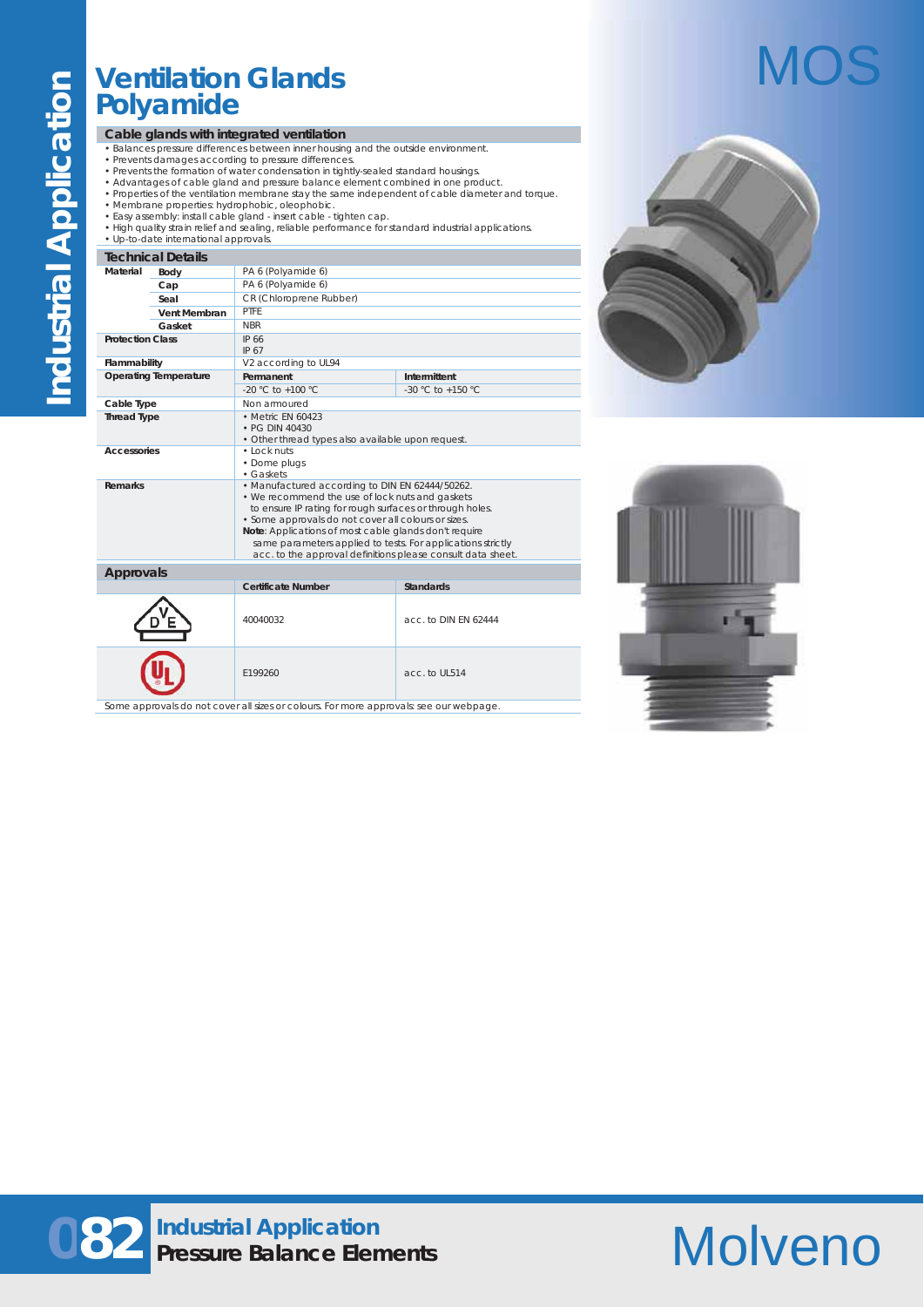# **MOS**



## **Ventilation Glands Polyamide**

| Size    | <b>Clamping Range</b><br>Doble Seal<br>Inner Seal |                   | <b>Thread</b><br>Thread<br><b>Spanner Width</b><br>Ø<br>Length |                             |              | Outer<br>max.<br>ø<br>Height |         | Average<br><b>Air Flow</b> | Water<br><b>Intrusion</b>       |                 | <b>Part Number</b>            |                         | Packing                  |      |  |          |          |          |  |
|---------|---------------------------------------------------|-------------------|----------------------------------------------------------------|-----------------------------|--------------|------------------------------|---------|----------------------------|---------------------------------|-----------------|-------------------------------|-------------------------|--------------------------|------|--|----------|----------|----------|--|
|         | $Ø$ min-max<br>mm                                 | $Ø$ min-max<br>mm | TL.<br>mm                                                      | <b>TD</b><br>m <sub>m</sub> | SW Cap<br>mm | <b>SW Body</b><br>mm         | D<br>mm | н<br>mm                    | for $\Delta P = 70$ mbar<br>1/h | Pressure<br>bar | <b>RAL 7035</b><br>light grey | <b>RAL 7001</b><br>grey | <b>RAL 9005</b><br>black | Unit |  |          |          |          |  |
|         | $2,0 - 6,0$                                       |                   |                                                                |                             |              |                              |         |                            |                                 |                 | <b>BMVG-1SR</b>               | <b>BMVG-0SR</b>         | <b>BMVG-2SR</b>          |      |  |          |          |          |  |
| M12x1.5 | $4,0 - 8,0$                                       |                   | 8.0                                                            | 12.0                        | 19           | 19                           | 21.9    | 25.5                       | 25                              | 0.1             | BMVG-1S                       | <b>BMVG-0S</b>          | BMVG-2S                  | 100  |  |          |          |          |  |
|         |                                                   | $3.0 - 5.0$       |                                                                |                             |              |                              |         |                            |                                 |                 | <b>BMVGD-1S</b>               | BMVGD-0S                | BMVGD-2S                 |      |  |          |          |          |  |
|         | $2.0 - 6.0$                                       |                   |                                                                | $\sim$                      |              |                              |         |                            |                                 |                 |                               |                         |                          |      |  | BMVG-11R | BMVG-01R | BMVG-21R |  |
| M16x1,5 | $4,0 - 8,0$                                       |                   | 10.0                                                           | 16.0                        | 19           | 19                           | 21.9    | 25.5                       | 25                              | 0.1             | <b>BMVG-11</b>                | BMVG-01                 | BMVG-21                  | 50   |  |          |          |          |  |
|         |                                                   | $3.0 - 5.0$       |                                                                |                             |              |                              |         |                            |                                 |                 | BMVGD-11                      | BMVGD-01                | BMVGD-21                 |      |  |          |          |          |  |
|         | $5.0 - 9.0$                                       |                   |                                                                |                             |              |                              |         |                            |                                 |                 | BMVG-12R                      | BMVG-02R                | BMVG-22R                 |      |  |          |          |          |  |
| M20x1,5 | $6.0 - 12.0$                                      |                   | 10.0                                                           | 20.0                        | 24           | 24                           | 27.0    | 30.0                       | 40                              | 0.1             | BMVG-12                       | BMVG-02                 | BMVG-22                  | 50   |  |          |          |          |  |
|         |                                                   | $5,0 - 8,5$       |                                                                |                             |              |                              |         |                            |                                 |                 | BMVGD-12                      | BMVGD-02                | BMVGD-22                 |      |  |          |          |          |  |

#### Thread Type **PG** acc. to DIN 40430

| <b>Size</b>     | <b>Clamping Range</b><br>Doble Seal<br>Inner Seal |                    | Thread<br>Length | <b>Thread</b><br>Ø | Spanner Width  |         | Outer<br>Ø    |      | Average<br>max.<br>Height<br><b>Air Flow</b> |          |                 |                 | Packing         |      |
|-----------------|---------------------------------------------------|--------------------|------------------|--------------------|----------------|---------|---------------|------|----------------------------------------------|----------|-----------------|-----------------|-----------------|------|
|                 | $Ø$ min-max                                       | $Ø$ min-max        | TL.              | TD                 | SW Cap         | SW Body | D             | н    | for $\Delta P = 70$ mbar                     | Pressure | <b>RAL 7035</b> | <b>RAL 7001</b> | <b>RAL 9005</b> | Unit |
|                 | mm                                                | mm                 | mm               | m <sub>m</sub>     | m <sub>m</sub> | mm      | <sub>mm</sub> | mm   | 1/h                                          | bar      | light grey      | grey            | black           |      |
|                 | $2,0 - 6,0$                                       |                    |                  |                    |                |         |               |      |                                              |          | BSVG-12R        | BSVG-02R        | BSVG-22R        |      |
| PG <sub>9</sub> | $4,0 - 8,0$                                       | 8.0<br>$3.0 - 5.0$ |                  | 15.2               | 19             | 19      | 21.9          | 25.5 | 25                                           | 0.1      | <b>BSVG-12</b>  | <b>BSVG-02</b>  | <b>BSVG-22</b>  | 50   |
|                 |                                                   |                    |                  |                    |                |         |               |      |                                              |          | BSVGD-12        | BSVGD-02        | BSVGD-22        |      |
|                 | $2,0 - 6,0$                                       |                    |                  |                    |                |         |               |      |                                              |          | BSVG-13R        | BSVG-03R        | BSVG-23R        |      |
| <b>PG 11</b>    | $4,0 - 8,0$                                       |                    | 8.0              | 18,6               | 22             | 19      | 24.9          | 25.0 | 25                                           | 0.1      | <b>BSVG-13</b>  | BSVG-03         | BSVG-23         | 50   |
|                 |                                                   | $3.0 - 5.0$        |                  |                    |                |         |               |      |                                              |          | BSVGD-13        | BSVGD-03        | BSVGD-23        |      |
|                 | $5.0 - 9.0$                                       |                    |                  |                    |                |         |               |      |                                              |          | BSVG-14R        | BSVG-04R        | BSVG-24R        |      |
| PG 13.5         |                                                   |                    | 9,0              | 20,4               | 24             | 24      | 27,0          | 30.0 | 40                                           | 0.1      | <b>BSVG-14</b>  | BSVG-04         | BSVG-24         | 50   |
|                 | $6.0 - 12.0$                                      | $5.0 - 8.5$        |                  |                    |                |         |               |      |                                              |          | BSVGD-14        | BSVGD-04        | BSVGD-24        |      |



# Molveno

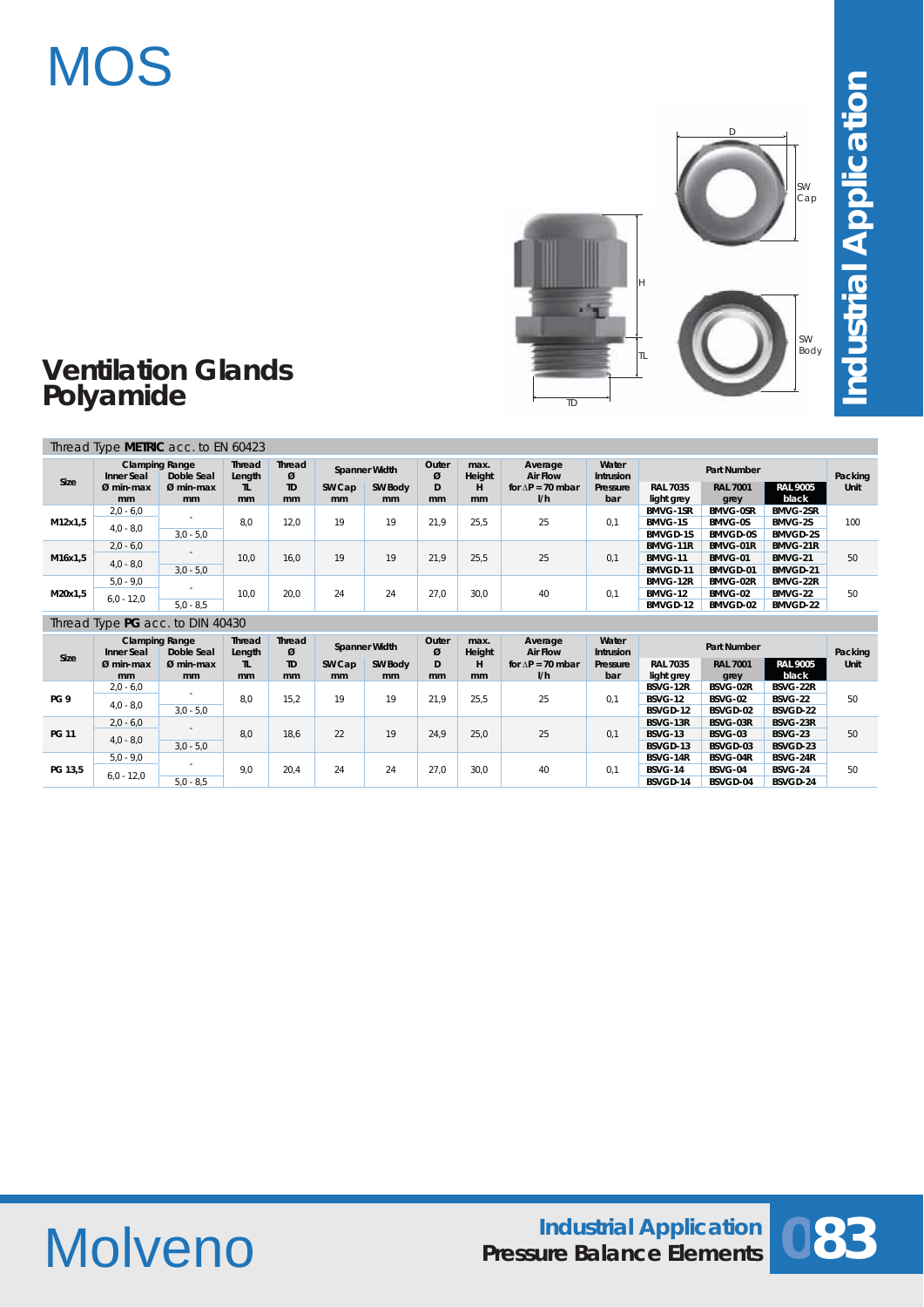## **Ventilation Plugs Polyamide**

#### **Ventilation plugs**

- Balances pressure differences between inner housing and the outside environment.
- Prevents damages according to pressure differences. Prevents the formation of water condensation in tightly-sealed standard housings.
- 

|                         | · Membrane properties: hydrophobic, oleophobic. |                                                      |                        |  |  |  |  |  |  |  |  |  |
|-------------------------|-------------------------------------------------|------------------------------------------------------|------------------------|--|--|--|--|--|--|--|--|--|
|                         | <b>Technical Details</b>                        |                                                      |                        |  |  |  |  |  |  |  |  |  |
| Material                | Body                                            | PA 6 (Polyamide 6)                                   |                        |  |  |  |  |  |  |  |  |  |
|                         | Vent Membran                                    | Acrylic co-polymer on nylon-support                  |                        |  |  |  |  |  |  |  |  |  |
|                         | O-Ring                                          | <b>NBR</b>                                           |                        |  |  |  |  |  |  |  |  |  |
| <b>Protection Class</b> |                                                 | IP 68 / IP 67 (for water intrusion pressure 0.1 bar) |                        |  |  |  |  |  |  |  |  |  |
| Flammability            |                                                 | V2 according to UL94                                 |                        |  |  |  |  |  |  |  |  |  |
|                         | <b>Operating Temperature</b>                    | Intermittent<br>Permanent                            |                        |  |  |  |  |  |  |  |  |  |
|                         |                                                 | $-20$ °C to $+100$ °C.                               | $-30$ °C to $+150$ °C. |  |  |  |  |  |  |  |  |  |
| <b>Thread Type</b>      |                                                 | • Metric FN 60423                                    |                        |  |  |  |  |  |  |  |  |  |
|                         |                                                 | • without thread                                     |                        |  |  |  |  |  |  |  |  |  |
| Accessories             |                                                 | $\cdot$ Lock nuts                                    |                        |  |  |  |  |  |  |  |  |  |
|                         |                                                 | • Gaskets                                            |                        |  |  |  |  |  |  |  |  |  |
|                         |                                                 |                                                      |                        |  |  |  |  |  |  |  |  |  |
| Remarks                 |                                                 | • We recommend the use of lock nuts and gaskets      |                        |  |  |  |  |  |  |  |  |  |



#### **PLASTIC VENTILATION PLUGS ASSEMBLING INSTRUCTIONS**

E



E= min. 3,0 mm Flat Gasket (Ø 18,0 x Ø 10,8 x 1,0) mm

> **Threaded Enclosure O-Ring Application**







E= max. 1,0 mm for 6,0 mm plug thread lenght E= max. 5,0 mm for 10,0 mm plug thread lenght



#### E= max. 1,0 for 6,0 mm Plug thread lenght E= max. 5,0 for 10,0 mm Plug thread lenght

D

SW







D

# Molveno

**084 Industrial Application Pressure Balance Elements**

TD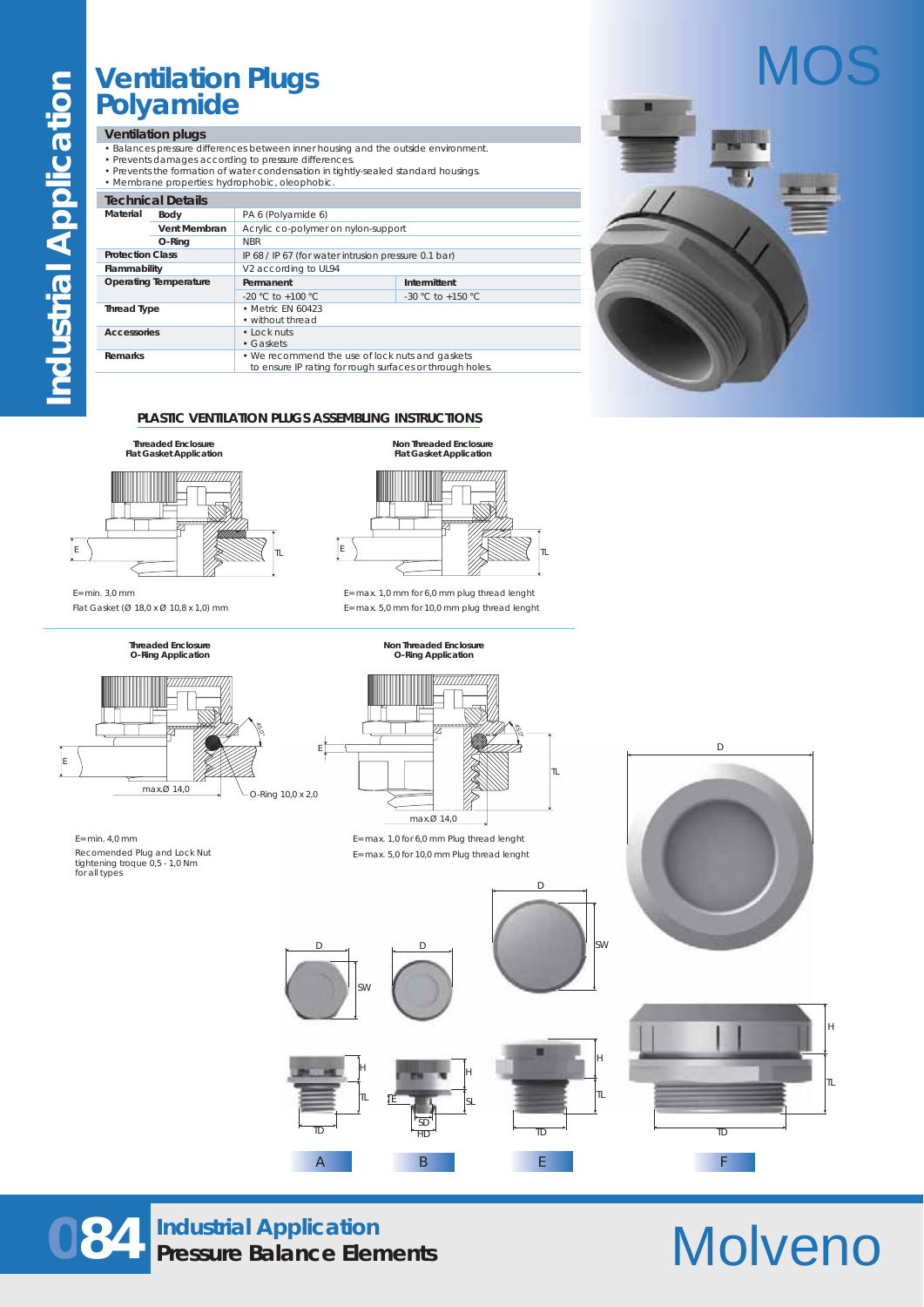

## **Ventilation Plugs Polyamide**

|         | Thread Type METRIC acc. to EN 60423 |                             |                                  |                    |                         |                                                            |                                           |                          |                               |                                               |                          |                 |     |     |   |          |          |          |            |            |            |
|---------|-------------------------------------|-----------------------------|----------------------------------|--------------------|-------------------------|------------------------------------------------------------|-------------------------------------------|--------------------------|-------------------------------|-----------------------------------------------|--------------------------|-----------------|-----|-----|---|----------|----------|----------|------------|------------|------------|
| Size    | <b>Thread Length</b><br>TL<br>mm    | Thread Ø<br><b>TD</b><br>mm | <b>Spanner Width</b><br>SW<br>mm | Outer Ø<br>D<br>mm | max. Height<br>H.<br>mm | <b>Average Air Flow</b><br>for $\Delta P = 70$ mbar<br>I/h | <b>Water Intrusion</b><br>Pressure<br>bar | Design<br><b>Type</b>    | <b>RAL 7035</b><br>light grey | <b>Part Number</b><br><b>RAL 7001</b><br>grey | <b>RAL 9005</b><br>black | Packing<br>Unit |     |     |   |          |          |          |            |            |            |
|         |                                     |                             |                                  |                    |                         | 16                                                         | 0,9                                       |                          | SBVPA-11                      | SBVPA-01                                      | SBVPA-21                 |                 |     |     |   |          |          |          |            |            |            |
|         |                                     |                             |                                  |                    |                         | 25                                                         | 0,5                                       |                          | MBVPA-11                      | MBVPA-01                                      | MBVPA-21                 |                 |     |     |   |          |          |          |            |            |            |
| M12x1,0 | 6,6                                 | 12,0                        | 17                               | 18,5               | 7,6                     | 120                                                        | 0,2                                       | А                        | HBVPA-11                      | HBVPA-01                                      | HBVPA-21                 | 500             |     |     |   |          |          |          |            |            |            |
|         |                                     |                             |                                  |                    |                         | 300                                                        | 0,1                                       |                          | UHBVPA-11                     | UHBVPA-01                                     | UHBVPA-21                |                 |     |     |   |          |          |          |            |            |            |
|         | 6,0                                 |                             |                                  |                    |                         | 16                                                         |                                           |                          | SBVPB-11                      | SBVPB-01                                      | SBVPB-21                 |                 |     |     |   |          |          |          |            |            |            |
|         | 10,0                                |                             | 17                               | 18,5<br>7,6        |                         | 0,9                                                        |                                           | SBVPB-11L                | SBVPB-01L                     | SBVPB-21L                                     |                          |                 |     |     |   |          |          |          |            |            |            |
|         | 6,0                                 |                             |                                  |                    |                         |                                                            |                                           | A                        | MBVPB-11                      | MBVPB-01                                      | MBVPB-21                 |                 |     |     |   |          |          |          |            |            |            |
|         | 10,0                                |                             |                                  |                    |                         | 25                                                         | 0,5                                       |                          | MBVPB-11L                     | MBVPB-01L                                     | MBVPB-21L                |                 |     |     |   |          |          |          |            |            |            |
|         |                                     |                             |                                  |                    |                         | 42                                                         | 0.9                                       |                          | SBVPD-11                      | SBVPD-01                                      | SBVPD-21                 |                 |     |     |   |          |          |          |            |            |            |
|         | 10.0                                |                             | 24                               | 26,0               | 11,7                    | 120                                                        | 0,5                                       | E                        | MBVPD-11                      | MBVPD-01                                      | MBVPD-21                 |                 |     |     |   |          |          |          |            |            |            |
| M12x1,5 | 6.0                                 | 12,0                        |                                  |                    |                         | 120                                                        |                                           |                          | HBVPB-11                      | HBVPB-01                                      | HBVPB-21                 | 500             |     |     |   |          |          |          |            |            |            |
|         | 10,0                                |                             | 17                               | 18,5               | 7,6                     |                                                            | 0,2                                       |                          | HBVPB-11L                     | HBVPB-01L                                     | HBVPB-21L                |                 |     |     |   |          |          |          |            |            |            |
|         | 6,0                                 |                             |                                  |                    |                         | 300                                                        | 0,1                                       | A                        | UHBVPB-11                     | UHBVPB-01                                     | UHBVPB-21                |                 |     |     |   |          |          |          |            |            |            |
|         |                                     | 10,0                        |                                  |                    |                         |                                                            |                                           |                          |                               |                                               |                          |                 |     |     |   |          |          |          | UHBVPB-11L | UHBVPB-01L | UHBVPB-21L |
|         |                                     |                             |                                  |                    |                         |                                                            |                                           |                          |                               | 24                                            | 26,0                     | 11,7            | 450 | 0,2 | E | HBVPD-11 | HBVPD-01 | HBVPD-21 |            |            |            |
|         |                                     |                             |                                  |                    |                         | 750                                                        | 0,1                                       |                          | UHBVPD-11                     | UHBVPD-01                                     | UHBVPD-21                |                 |     |     |   |          |          |          |            |            |            |
|         |                                     |                             |                                  |                    |                         | 42                                                         | 0,9                                       |                          | SBVPF-11                      | SBVPF-01                                      | SBVPF-21                 |                 |     |     |   |          |          |          |            |            |            |
| M16x1,5 | 10,0                                | 16,0                        | 24                               | 26,0               | 11,7                    | 120                                                        | 0,5                                       | E                        | MBVPF-11                      | MBVPF-01                                      | MBVPF-21                 | 500             |     |     |   |          |          |          |            |            |            |
|         |                                     |                             |                                  |                    |                         | 450                                                        | 0,2                                       |                          | HBVPF-11                      | HBVPF-01                                      | HBVPF-21                 |                 |     |     |   |          |          |          |            |            |            |
|         |                                     |                             |                                  |                    |                         | 750                                                        | 0,1                                       |                          | UHBVPF-11                     | UHBVPF-01                                     | UHBVPF-21                |                 |     |     |   |          |          |          |            |            |            |
|         |                                     |                             |                                  |                    |                         | 42                                                         | 0,9                                       |                          | SBVPE-11                      | SBVPE-01                                      | SBVPE-21                 |                 |     |     |   |          |          |          |            |            |            |
| M20x1,5 | 10,0                                | 20,0                        | 24                               | 26,0               | 11,7                    | 120                                                        | 0,5                                       | E                        | MBVPE-11                      | MBVPE-01                                      | MBVPE-21                 | 500             |     |     |   |          |          |          |            |            |            |
|         |                                     |                             |                                  |                    |                         | 450                                                        | 0,2                                       |                          | HBVPE-11                      | HBVPE-01                                      | HBVPE-21                 |                 |     |     |   |          |          |          |            |            |            |
|         |                                     |                             |                                  |                    |                         | 750                                                        | 0,1                                       |                          | UHBVPE-11                     | UHBVPE-01                                     | UHBVPE-21                |                 |     |     |   |          |          |          |            |            |            |
|         |                                     |                             |                                  |                    |                         | 120                                                        | 0,9                                       |                          | SBVPX-18S                     | SBVPX-08S                                     | SBVPX-28S                |                 |     |     |   |          |          |          |            |            |            |
|         | 18,0                                | 40,0                        |                                  |                    | 15,5                    | 375                                                        | 0,5                                       | F                        | MBVPX-18S                     | MBVPX-08S                                     | MBVPX-28S                | $\mathbf{1}$    |     |     |   |          |          |          |            |            |            |
| M40x1,5 |                                     |                             |                                  | 55,3               |                         | 1350                                                       | 0,2                                       |                          | HBVPX-18S                     | HBVPX-08S                                     | HBVPX-28S                |                 |     |     |   |          |          |          |            |            |            |
|         |                                     |                             |                                  |                    |                         | 2200                                                       | 0,1                                       | UHBVPX-18S<br>UHBVPX-08S |                               | UHBVPX-28S                                    |                          |                 |     |     |   |          |          |          |            |            |            |

|           | wall thickness $(E)$ : 2,5 mm        |            |               |                   |               |                         |                        |        |                 |                    |                 |          |          |     |
|-----------|--------------------------------------|------------|---------------|-------------------|---------------|-------------------------|------------------------|--------|-----------------|--------------------|-----------------|----------|----------|-----|
|           | Snap<br>Snap $\varnothing$<br>Length |            | Hole max. $Ø$ | Outer $\emptyset$ | max. Height   | <b>Average Air Flow</b> | <b>Water Intrusion</b> | Design |                 | <b>Part Number</b> |                 | Packing  |          |     |
| Size      | SL                                   | <b>SD</b>  | HD.           | D                 | н             | for $AP = 70$ mbar      | Pressure               | Type   | <b>RAL 7035</b> | <b>RAL 7001</b>    | <b>RAL 9005</b> | Unit     |          |     |
|           | mm                                   | mm         | mm            | mm                | <sub>mm</sub> | 1/h                     | bar                    |        | light grey      | grey               | black           |          |          |     |
|           |                                      |            |               |                   |               | 16                      | 0.9                    |        | SBVQ-M11        | SBVQ-M01           | SBVQ-M21        |          |          |     |
| Quick Fit |                                      |            |               |                   |               | 25                      | 0,5                    |        | MBVQ-M11        | MBVQ-M01           | MBVQ-M21        |          |          |     |
| 5,5       |                                      | 5.5<br>7,5 | 6.4           | 17,0              | 9,3           | 120                     | 0,2                    |        |                 |                    | HBVQ-M11        | HBVQ-M01 | HBVQ-M21 | 500 |
|           |                                      |            |               |                   |               | 300                     | 0,1                    |        | UHBVQ-M11       | UHBVQ-M01          | UHBVQ-M21       |          |          |     |

Molveno

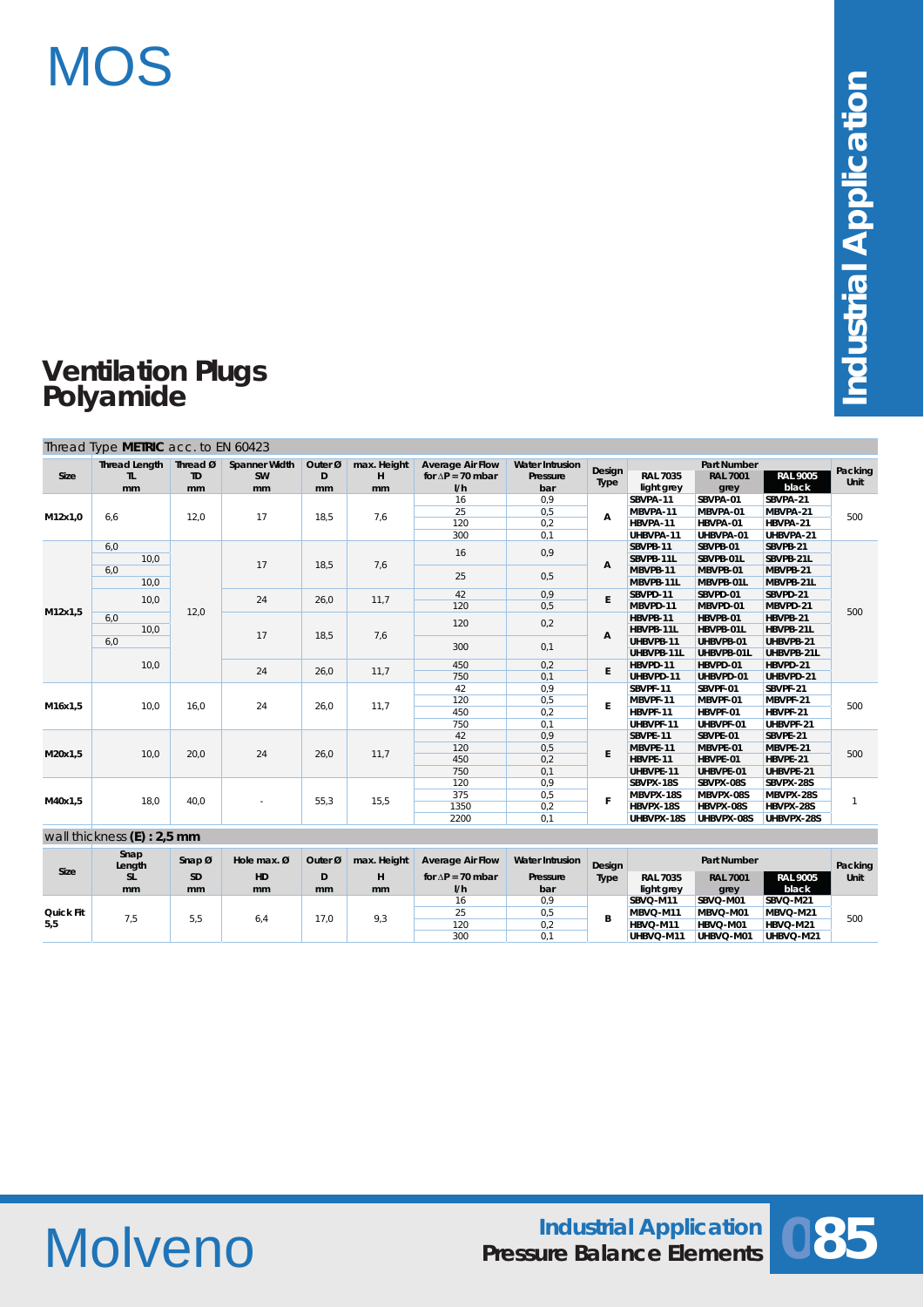## **Ventilation Glands Brass**

#### **Cable glands with integrated ventilation**

- Balances pressure differences between inner housing and the outside environment.
- 
- 
- Prevents damages according to pressure differences.<br>• Prevents the formation of water condensation in tightly-sealed standard housings.<br>• Advantages of cable gland and pressure balance element combined in one product.<br>•
- 
- For metal machines and housings. For industrial applications in harsh environments.
- 
- Easy assembly: install cable gland insert cable tighten cap.
- High quality strain relief and sealing, reliable performance for standard industrial applications. Up-to-date international approvals.

|                         | <b>Technical Details</b>     |                                                                                                                                                                                                                                                                                                                                                                                                   |                       |  |  |  |  |  |  |
|-------------------------|------------------------------|---------------------------------------------------------------------------------------------------------------------------------------------------------------------------------------------------------------------------------------------------------------------------------------------------------------------------------------------------------------------------------------------------|-----------------------|--|--|--|--|--|--|
| Material                | Body                         | Brass, Nickel plated                                                                                                                                                                                                                                                                                                                                                                              |                       |  |  |  |  |  |  |
|                         | Cap                          | Brass, Nickel plated                                                                                                                                                                                                                                                                                                                                                                              |                       |  |  |  |  |  |  |
|                         | Seal                         | CR (Chloroprene Rubber)                                                                                                                                                                                                                                                                                                                                                                           |                       |  |  |  |  |  |  |
|                         | Clamp. Insert                | PA 6 (Polyamide 6)                                                                                                                                                                                                                                                                                                                                                                                |                       |  |  |  |  |  |  |
|                         | <b>Vent Membran</b>          | PTFF                                                                                                                                                                                                                                                                                                                                                                                              |                       |  |  |  |  |  |  |
|                         | O-Ring                       | <b>NBR</b>                                                                                                                                                                                                                                                                                                                                                                                        |                       |  |  |  |  |  |  |
| <b>Protection Class</b> |                              | IP 66<br>IP 67                                                                                                                                                                                                                                                                                                                                                                                    |                       |  |  |  |  |  |  |
| Flammability            |                              | V2 according to UL94                                                                                                                                                                                                                                                                                                                                                                              |                       |  |  |  |  |  |  |
|                         | <b>Operating Temperature</b> | Permanent                                                                                                                                                                                                                                                                                                                                                                                         | Intermittent          |  |  |  |  |  |  |
|                         |                              | $-20$ °C to $+100$ °C.                                                                                                                                                                                                                                                                                                                                                                            | $-30$ °C to $+150$ °C |  |  |  |  |  |  |
| Cable Type              |                              | Non armoured                                                                                                                                                                                                                                                                                                                                                                                      |                       |  |  |  |  |  |  |
| <b>Thread Type</b>      |                              | • Metric FN 60423<br>$\cdot$ PG DIN 40430<br>• Other thread types also available upon request.                                                                                                                                                                                                                                                                                                    |                       |  |  |  |  |  |  |
| Accessories             |                              | $\cdot$ Lock nuts<br>• Dome pluas<br>$\cdot$ Gaskets                                                                                                                                                                                                                                                                                                                                              |                       |  |  |  |  |  |  |
| Remarks                 |                              | • Manufactured according to DIN EN 62444/50262.<br>• We recommend the use of lock nuts and gaskets<br>to ensure IP rating for rough surfaces or through holes.<br>· Some approvals do not cover all sizes.<br>Note: Applications of most cable glands don't require<br>same parameters applied to tests. For applications strictly<br>acc. to the approval definitions please consult data sheet. |                       |  |  |  |  |  |  |
| <b>Approvals</b>        |                              |                                                                                                                                                                                                                                                                                                                                                                                                   |                       |  |  |  |  |  |  |
|                         |                              | Certificate Number                                                                                                                                                                                                                                                                                                                                                                                | <b>Standards</b>      |  |  |  |  |  |  |
|                         | ́́                           |                                                                                                                                                                                                                                                                                                                                                                                                   |                       |  |  |  |  |  |  |







Some approvals do not cover all sizes. For more approvals: see our webpage.

# Molveno

# MOS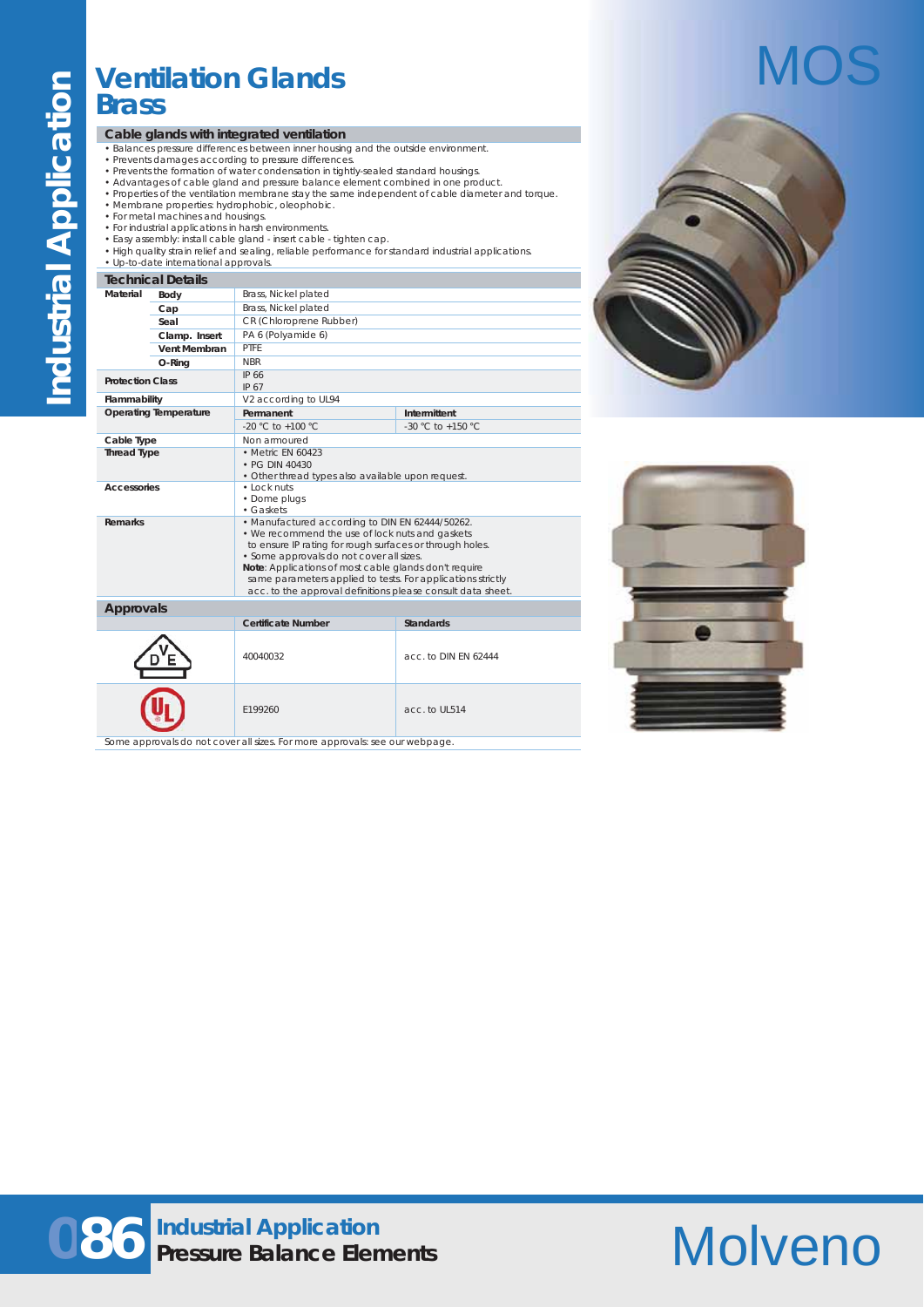# **MOS**



## **Ventilation Glands Brass**

Thread Type **METRIC** acc. to EN 60423

 $\overline{ID}$ 

H

Industrial Application **Industrial Application**

| Size    | Inner Seal<br>$Ø$ min-max<br><sub>mm</sub> | <b>Clamping Range</b><br>Double Seal<br>$Ø$ min-max<br>mm | Thread<br>Length<br>TL<br>mm | <b>Thread</b><br>Ø<br><b>TD</b><br>mm | Spanner<br>Width<br>SW Cap<br>mm | <b>SW Body</b><br>mm | Outer<br>ø<br>D<br>mm | max.<br>Height<br>н<br>mm | Average<br><b>Air Flow</b><br>for $\Delta P = 70$ mbar<br>1/h | Water<br><b>Intrusion</b><br>Pressure<br>bar | <b>Part Number</b>                                        | Packing<br>Unit        |
|---------|--------------------------------------------|-----------------------------------------------------------|------------------------------|---------------------------------------|----------------------------------|----------------------|-----------------------|---------------------------|---------------------------------------------------------------|----------------------------------------------|-----------------------------------------------------------|------------------------|
| M12x1,5 | $2,0 - 6,0$<br>$4,0 - 8,0$                 | $\sim$<br>$3.0 - 5.0$                                     | 6,0                          | 12,0                                  | 17                               | 17                   | 18,9                  | 30,5                      | 25                                                            | 0,1                                          | <b>BMBCVG-0SR</b><br><b>BMBCVG-0S</b><br><b>BMBDVG-0S</b> | 50                     |
|         | $2,0 - 6,0$<br>$3,0 - 7,0$                 | $\sim$<br>$3.0 - 5.0$                                     | 5,0<br>8.0                   |                                       | 17<br>20                         | 17<br>20             | 18.9<br>22.0          | 27,0<br>33.5              | 25<br>35                                                      |                                              | <b>BMBCVG-01R</b><br><b>BMBCVG-01LR</b>                   |                        |
| M16x1.5 | $4,0 - 8,0$                                |                                                           |                              | 5,0                                   | 16,0                             | 17                   | 17                    | 18.9                      | 27,0                                                          | 25                                           | 0,1                                                       | BMBCVG-01<br>BMBDVG-01 |
|         | $5.0 - 10.0$                               | $3.0 - 7.0$                                               | 8,0                          |                                       | 20                               | 20                   | 22,0                  | 33,5                      | 35                                                            |                                              | <b>BMBCVG-01L</b><br><b>BMBDVG-01L</b>                    |                        |
| M20x1,5 | $5.0 - 9.0$<br>$6,0 - 12,0$                | $\sim$<br>$5.0 - 8.5$                                     | 8.0                          | 20,0                                  | 22                               | 22                   | 24,5                  | 29,5                      | 50                                                            | 0.1                                          | <b>BMBCVG-02R</b><br><b>BMBCVG-02</b><br>BMBDVG-02        | 50                     |

#### Thread Type **PG** acc. to DIN 40430

| Size                                   | Inner Seal<br>$Ø$ min-max<br>mm | <b>Clamping Range</b><br>Double Seal<br>$Ø$ min-max<br>mm | Thread<br>Length<br>TL<br>mm | Thread<br>Ø<br><b>TD</b><br><sub>mm</sub> | Spanner<br>Width<br>SW Cap<br><sub>mm</sub> | <b>SW Body</b><br>mm | Outer<br>ø<br>D<br>mm | max.<br>Height<br>н<br>mm | Average<br><b>Air Flow</b><br>for $AP = 70$ mbar<br>1/h | Water<br><b>Intrusion</b><br>Pressure<br>bar | <b>Part Number</b> | Packing<br>Unit |  |
|----------------------------------------|---------------------------------|-----------------------------------------------------------|------------------------------|-------------------------------------------|---------------------------------------------|----------------------|-----------------------|---------------------------|---------------------------------------------------------|----------------------------------------------|--------------------|-----------------|--|
|                                        | $2,0 - 6,0$                     |                                                           |                              |                                           |                                             |                      |                       |                           |                                                         |                                              | <b>BSBCVG-01R</b>  |                 |  |
| PG <sub>7</sub>                        | $4,0 - 8,0$                     |                                                           | 8.0                          | 12,5                                      | 17                                          | 17                   | 18.9                  | 30.5                      | 25                                                      | 0,1                                          | BSBCVG-01          | 50              |  |
|                                        | $3,0 - 5,0$                     |                                                           |                              |                                           |                                             |                      |                       |                           |                                                         | <b>BSBDVG-01</b>                             |                    |                 |  |
|                                        | $2,0 - 6,0$                     |                                                           |                              |                                           |                                             |                      |                       |                           |                                                         |                                              |                    | BSBCVG-02R      |  |
| PG <sub>9</sub>                        | $4,0 - 8,0$                     | $\sim$                                                    | 6.0                          | 15,2                                      | 17                                          | 17                   | 18,9                  | 27,0                      | 25                                                      | 0,1                                          | BSBCVG-02          | 50              |  |
|                                        |                                 | $3,0 - 5,0$                                               |                              |                                           |                                             |                      |                       |                           |                                                         |                                              | BSBDVG-02          |                 |  |
|                                        | $3.0 - 7.0$                     |                                                           |                              |                                           |                                             |                      |                       |                           |                                                         |                                              | <b>BSBCVG-03R</b>  |                 |  |
| <b>PG 11</b>                           |                                 |                                                           | 8.0                          | 18.6                                      | 20                                          | 20                   | 22,0                  | 33,5                      | 35                                                      | 0.1                                          | BSBCVG-03          | 50              |  |
|                                        | $5.0 - 10.0$                    | $3,0 - 7,0$                                               |                              |                                           |                                             |                      |                       |                           |                                                         |                                              | BSBDVG-03          |                 |  |
| $5,0 - 9,0$<br>PG 13.5<br>$6,0 - 12,0$ |                                 |                                                           |                              |                                           |                                             |                      |                       |                           |                                                         |                                              | <b>BSBCVG-04R</b>  |                 |  |
|                                        |                                 |                                                           | 6.5                          | 20,4                                      | 22                                          | 22                   | 24,5                  | 29,5                      | 50                                                      | 0.1                                          | <b>BSBCVG-04</b>   | 50              |  |
|                                        |                                 | $5.0 - 8.5$                                               |                              |                                           |                                             |                      |                       |                           |                                                         |                                              | <b>BSBDVG-04</b>   |                 |  |



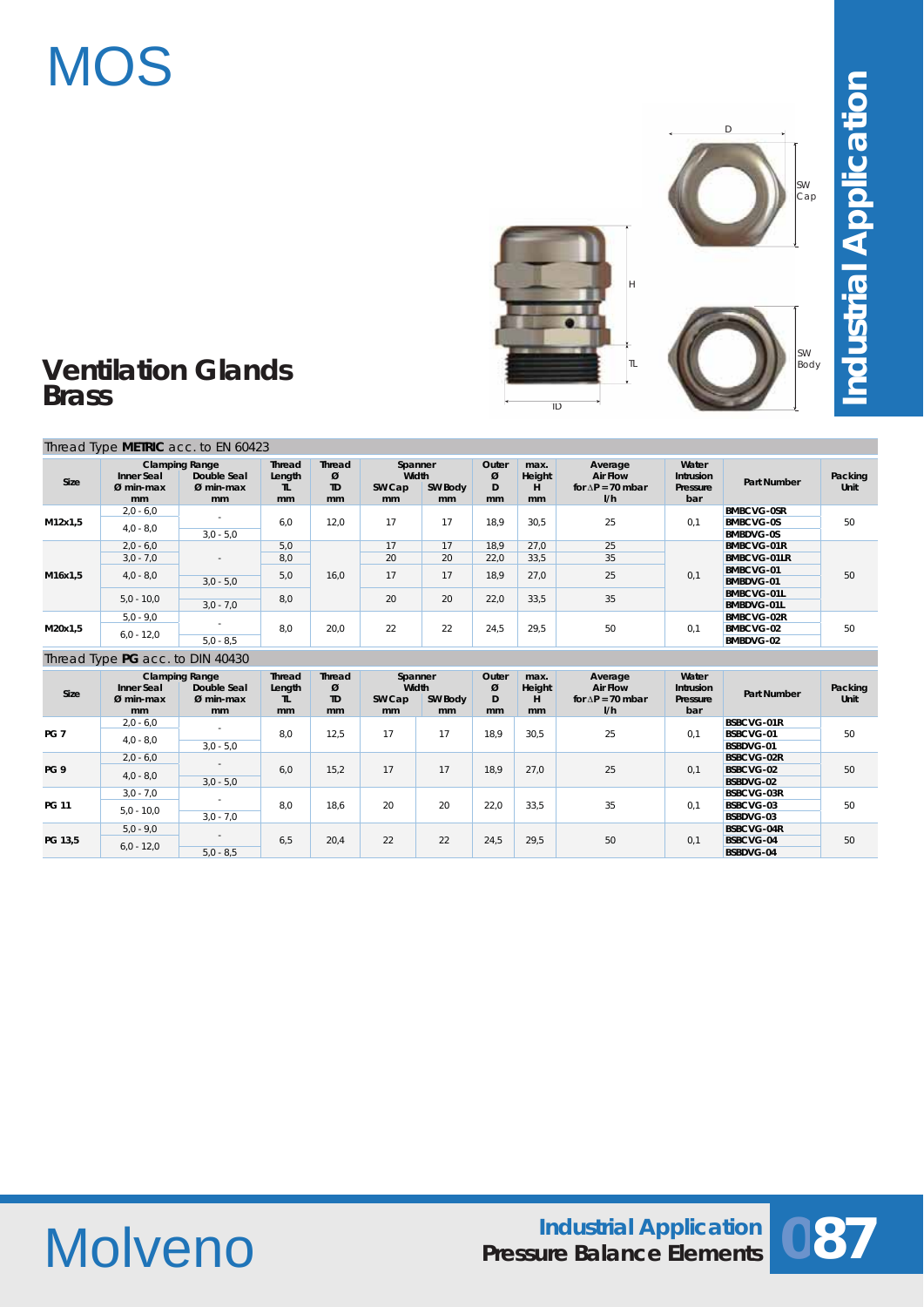## **Ventilation Plugs Metal**

#### **Ventilation plugs for pressure balancing**

- Balances pressure differences between inner housing and the outside environment.
- Prevents damages according to pressure differences. Prevents the formation of water condensation in tightly-sealed standard housings.
- Membrane properties: hydrophobic, oleophobic.
- 
- For metal machines and housings. For industrial applications in harsh environments.

### **Technical Details**

|                              | 1999 - 1999 - 1999 - 1999 - 1999 - 1999 - 1999 - 1999 - 1999 - 1999 - 1999 - 1999 - 1999 - 1999 - 1999 - 1999 |                                                                                                             |                        |  |  |  |  |  |
|------------------------------|---------------------------------------------------------------------------------------------------------------|-------------------------------------------------------------------------------------------------------------|------------------------|--|--|--|--|--|
| Material                     | Body                                                                                                          | Stainless steel / Aluminium                                                                                 |                        |  |  |  |  |  |
|                              | Vent Membran                                                                                                  | Acrylic co-polymer on nylon-support                                                                         |                        |  |  |  |  |  |
|                              | O-Rina                                                                                                        | <b>NBR</b>                                                                                                  |                        |  |  |  |  |  |
| <b>Protection Class</b>      |                                                                                                               | IP 68 / IP 67 (for water intrusion pressure 0.1 bar)                                                        |                        |  |  |  |  |  |
| <b>Operating Temperature</b> |                                                                                                               | Permanent                                                                                                   | Intermittent           |  |  |  |  |  |
|                              |                                                                                                               | $-20$ °C to $+100$ °C.                                                                                      | $-30$ °C to $+150$ °C. |  |  |  |  |  |
| <b>Thread Type</b>           |                                                                                                               | • Metric FN 60423<br>• PG DIN 40430<br>• Other thread types also available upon request.                    |                        |  |  |  |  |  |
| Accessories                  |                                                                                                               | $\cdot$ Lock nuts<br>$\cdot$ Gaskets                                                                        |                        |  |  |  |  |  |
| Remarks                      |                                                                                                               | • We recommend the use of lock nuts and gaskets<br>to ensure IP rating for rough surfaces or through holes. |                        |  |  |  |  |  |





# Molveno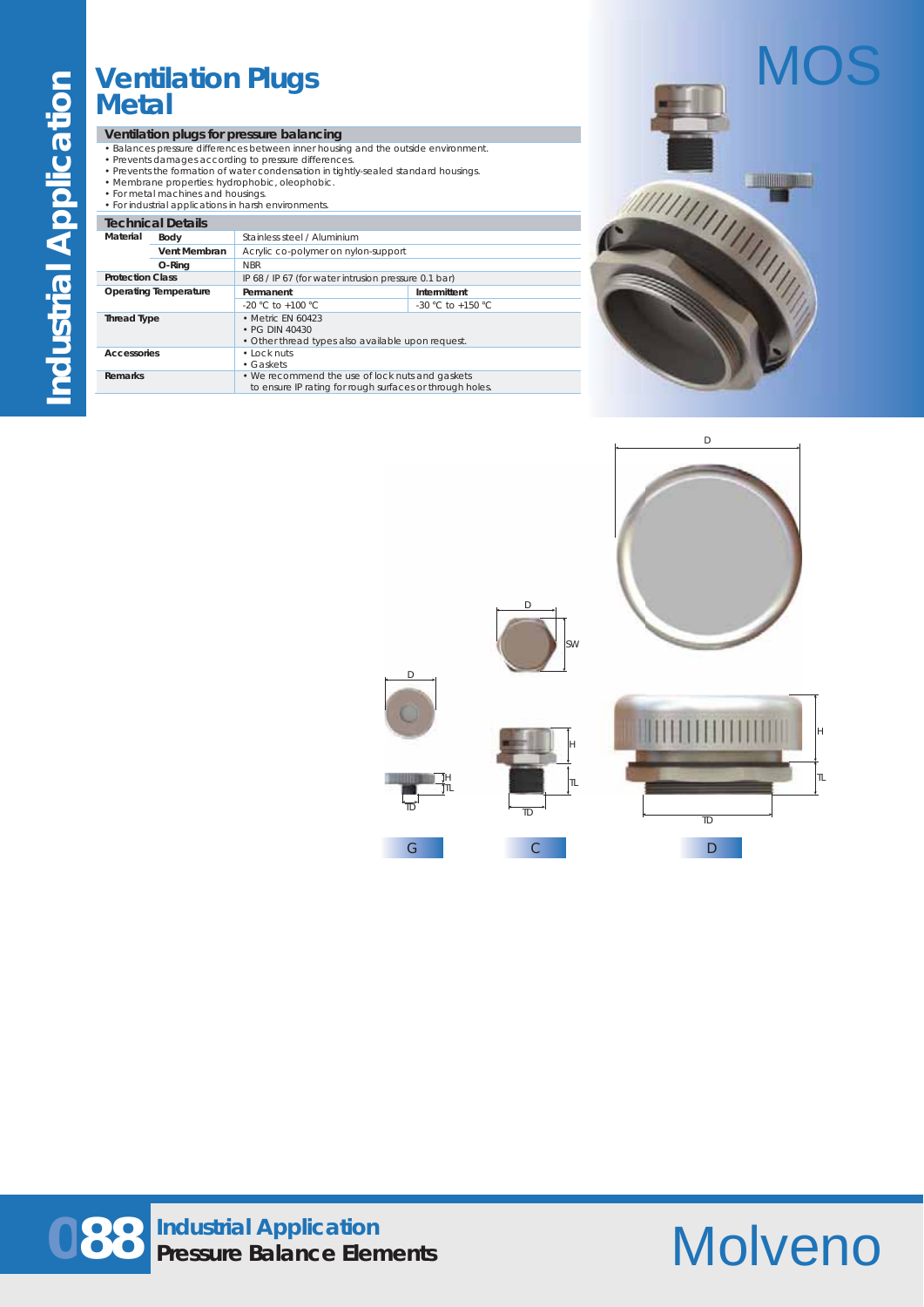

## **Ventilation Plugs Metal**

|                 |                            |                             | Thread Type METRIC acc. to EN 60423 (Stainless Steel) |                    |                        |                                                            |                                           |                |                    |                 |    |
|-----------------|----------------------------|-----------------------------|-------------------------------------------------------|--------------------|------------------------|------------------------------------------------------------|-------------------------------------------|----------------|--------------------|-----------------|----|
| <b>Size</b>     | Thread Length<br>TL.<br>mm | Thread Ø<br><b>TD</b><br>mm | <b>Spanner Width</b><br><b>SW</b><br>mm               | Outer Ø<br>D<br>mm | max. Height<br>н<br>mm | <b>Average Air Flow</b><br>for $\Delta P = 70$ mbar<br>I/h | <b>Water Intrusion</b><br>Pressure<br>bar | Design<br>Type | <b>Part Number</b> | Packing<br>Unit |    |
|                 |                            |                             |                                                       |                    |                        | 16                                                         | 0,9                                       |                | SBBVP-01S          |                 |    |
|                 |                            |                             |                                                       |                    |                        | 25                                                         | 0,5                                       |                | MBBVP-01S          |                 |    |
| M12x1,0         | 10,0                       | 12,0                        | 17                                                    | 18,8               | 11,0                   | 120                                                        | 0,2                                       | $\mathsf C$    | HBBVP-01S          | 50              |    |
|                 |                            |                             |                                                       |                    |                        | 300                                                        | 0,1                                       |                | UHBBVP-01S         |                 |    |
|                 | 6,0                        |                             |                                                       |                    |                        |                                                            |                                           |                | SBBVP-01           |                 |    |
|                 | 10,0                       |                             |                                                       |                    |                        | 16                                                         | 0,9                                       |                | SBBVP-01L          |                 |    |
|                 | 6,0                        |                             |                                                       |                    |                        |                                                            |                                           |                | MBBVP-01           |                 |    |
|                 | 10,0                       |                             |                                                       |                    |                        | 25                                                         | 0,5                                       |                | MBBVP-01L          |                 |    |
| M12x1,5         | 6,0                        | 12,0                        | 17                                                    | 18,8               | 11,0                   |                                                            |                                           | $\mathsf C$    | HBBVP-01           | 50              |    |
|                 | 10,0                       |                             |                                                       |                    |                        | 120                                                        | 0,2                                       |                | HBBVP-01L          |                 |    |
|                 | 6,0                        |                             |                                                       |                    |                        |                                                            |                                           |                | UHBBVP-01          |                 |    |
|                 | 10,0                       |                             |                                                       |                    |                        | 300                                                        | 0,1                                       |                | UHBBVP-01L         |                 |    |
|                 |                            |                             |                                                       |                    | 12,0                   |                                                            |                                           |                | SBBVP-02           |                 |    |
|                 |                            |                             |                                                       |                    | 16,0                   | 16                                                         | 0,9                                       |                | SBBVP-02L          |                 |    |
|                 |                            |                             |                                                       |                    | 12,0                   |                                                            |                                           |                | MBBVP-02           |                 |    |
|                 |                            |                             |                                                       |                    | 16,0                   | 25                                                         | 0,5                                       |                | MBBVP-02L          |                 |    |
| M16x1,5         | 6,0                        | 16,0                        | 18                                                    | 18,8               | 12,0                   |                                                            |                                           | $\mathsf C$    | HBBVP-02           | 50              |    |
|                 |                            |                             |                                                       |                    | 16,0                   | 120                                                        | 0,2                                       |                | HBBVP-02L          |                 |    |
|                 |                            |                             |                                                       |                    | 12,0                   |                                                            |                                           |                | UHBBVP-02          |                 |    |
|                 |                            |                             |                                                       |                    | 16,0                   | 300                                                        | 0,1                                       |                | UHBBVP-02L         |                 |    |
|                 |                            |                             |                                                       |                    | 13,0                   |                                                            |                                           |                |                    |                 |    |
|                 |                            |                             |                                                       |                    |                        | 16                                                         | 0,9                                       |                | SBBVP-03           |                 |    |
|                 |                            |                             |                                                       |                    | 17,0                   |                                                            |                                           |                | SBBVP-03L          |                 |    |
|                 |                            |                             |                                                       |                    | 13,0                   | 25                                                         | 0,5                                       |                | MBBVP-03           |                 |    |
| M20x1,5         | 6,0                        | 20,0                        | 22                                                    | 24,5               | 17,0                   |                                                            |                                           | $\mathsf C$    | MBBVP-03L          | 50              |    |
|                 |                            |                             |                                                       |                    | 13,0                   | 120                                                        | 0,2                                       |                | HBBVP-03           |                 |    |
|                 |                            |                             |                                                       |                    | 17,0                   |                                                            |                                           |                | HBBVP-03L          |                 |    |
|                 |                            |                             |                                                       |                    | 13,0                   | 300                                                        | 0,1                                       |                | UHBBVP-03          |                 |    |
|                 |                            |                             |                                                       |                    | 17,0                   |                                                            |                                           |                | UHBBVP-03L         |                 |    |
|                 |                            |                             |                                                       |                    |                        | 120                                                        | 0,9                                       |                | SBBVPX-05          |                 |    |
| M40x1,5         | 10.0                       | 40,0                        |                                                       | 58.0               | 20,7                   | 375                                                        | 0,5                                       | D              | MBBVPX-05          | $\overline{1}$  |    |
|                 |                            |                             |                                                       |                    |                        | 1350                                                       | 0,2                                       |                | HBBVPX-05          |                 |    |
|                 |                            |                             |                                                       |                    |                        | 2200                                                       | 0,1                                       |                | UHBBVPX-05         |                 |    |
|                 |                            |                             | Thread Type METRIC acc. to EN 60423 (Aluminium)       |                    |                        |                                                            |                                           |                |                    |                 |    |
|                 | <b>Thread</b><br>Length    | Thread Ø                    |                                                       | Outer Ø            | max. Height            | <b>Average Air Flow</b>                                    | <b>Water Intrusion</b>                    | Design         |                    | Packing         |    |
| Size            | TL.                        | <b>TD</b>                   |                                                       | $\mathsf D$        | н                      | for $\Delta P = 70$ mbar                                   | Pressure                                  | Type           | Part Number        | Unit            |    |
|                 | mm                         | mm                          |                                                       | mm                 | mm                     | I/h                                                        | bar                                       |                |                    |                 |    |
|                 |                            |                             |                                                       |                    |                        | $\overline{4}$                                             | 0,9                                       |                | SBAVP-01           |                 |    |
|                 |                            |                             |                                                       |                    |                        | $\overline{7}$                                             | 0,5                                       |                | MBAVP-01           |                 |    |
| M4x0,7          | 3                          | 4.0                         |                                                       | 12.3               | 2,7                    | 35                                                         | 0,2                                       | G              | HBAVP-01           | 50              |    |
|                 |                            |                             |                                                       |                    |                        | 100                                                        | 0,1                                       |                | UHBAVP-01          |                 |    |
|                 |                            |                             |                                                       |                    |                        | $\overline{4}$                                             | 0,9                                       |                | SBAVP-02           |                 |    |
|                 |                            |                             |                                                       |                    |                        | $\overline{7}$                                             | 0,5                                       |                | MBAVP-02           |                 |    |
| M8x0,75         | 8                          | 8,0                         |                                                       | 12,3               | 2,7                    | 35                                                         | 0,2                                       | G              | HBAVP-02           | 50              |    |
|                 |                            |                             |                                                       |                    |                        | 100                                                        | 0,1                                       |                | UHBAVP-02          |                 |    |
|                 |                            |                             |                                                       |                    |                        |                                                            |                                           |                |                    |                 |    |
|                 |                            |                             | Thread Type PG acc. to DIN 40430 (Stainless Steel)    |                    |                        |                                                            |                                           |                |                    |                 |    |
|                 | <b>Thread</b><br>Length    | Thread Ø                    | <b>Spanner Width</b>                                  | Outer <sup>Ø</sup> | max. Height            | <b>Average Air Flow</b>                                    | <b>Water Intrusion</b>                    | Design         |                    | Packing         |    |
| Size            | TL.                        | <b>TD</b>                   | SW                                                    | $\mathsf D$        | Н                      | for $\Delta P = 70$ mbar                                   | Pressure                                  | Type           | <b>Part Number</b> | Unit            |    |
|                 | mm                         | mm                          | mm                                                    | mm                 | mm                     | I/h                                                        | bar                                       |                |                    |                 |    |
|                 |                            |                             |                                                       |                    |                        | 16                                                         | 0,9                                       |                | SBBVP-0S           |                 |    |
| PG <sub>7</sub> |                            |                             |                                                       |                    |                        | 25                                                         | 0,5                                       | $\mathsf{C}$   | MBBVP-0S           |                 |    |
|                 |                            |                             | 10,5<br>12,5<br>17                                    |                    | 18,8                   | 11,0                                                       | 120                                       | 0,2            |                    | HBBVP-0S        | 50 |
|                 |                            |                             |                                                       |                    |                        |                                                            | 300                                       | 0,1            |                    | UHBBVP-0S       |    |

# Molveno

## **089 Industrial Application Pressure Balance Elements**

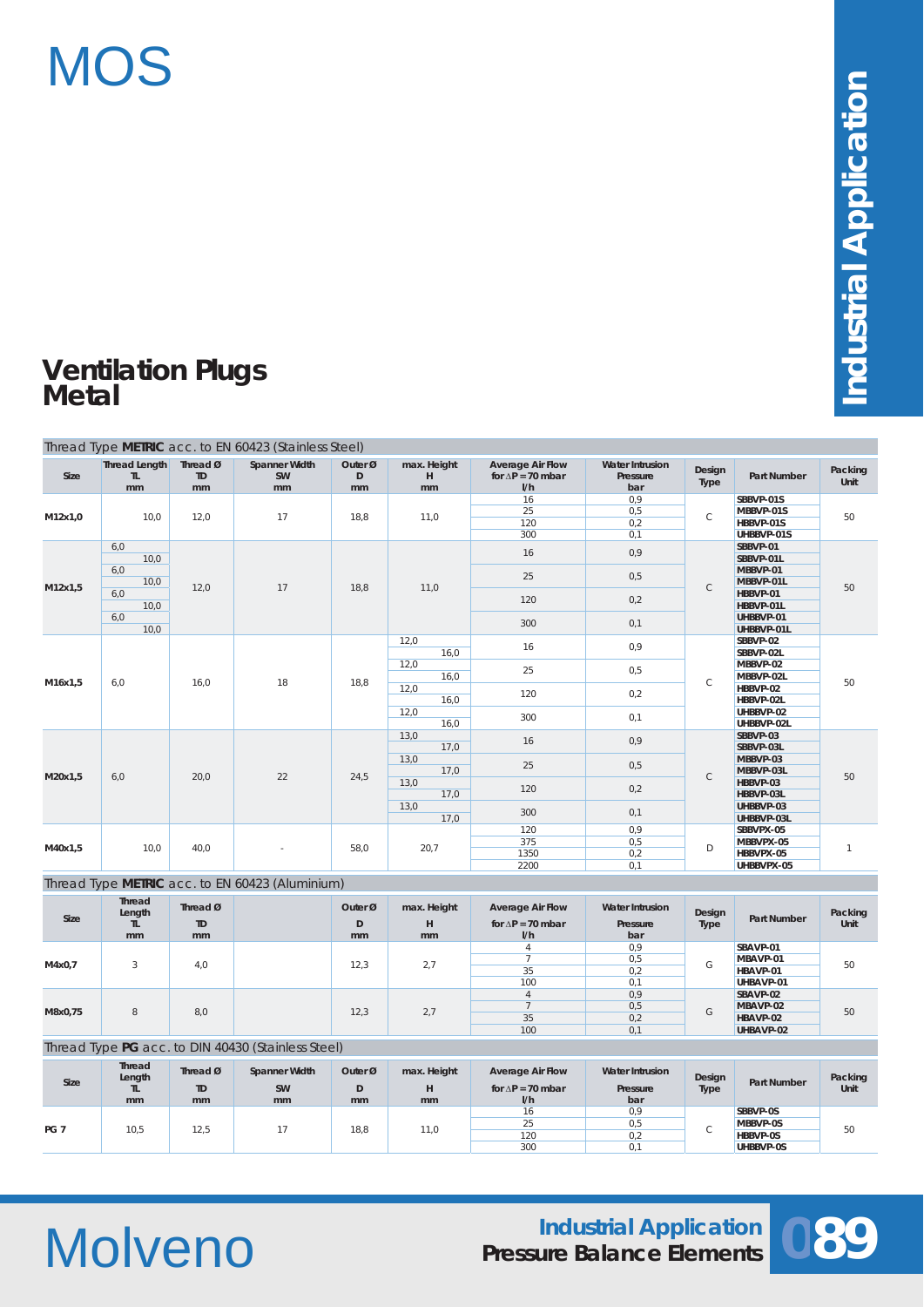## **Further Accessories for Ventilation Glands & Plugs**